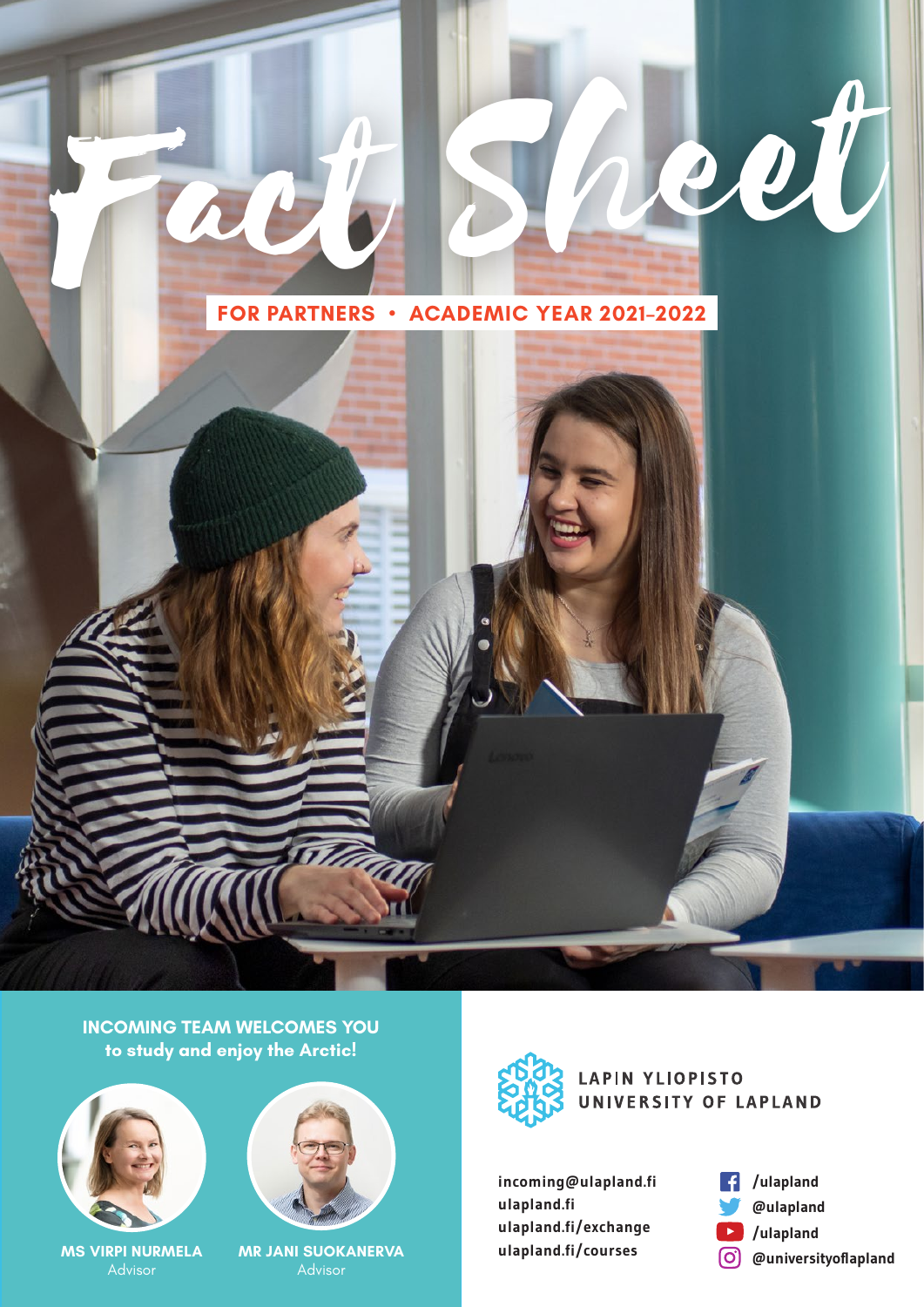# **ULAPLAND CODES**

| Organisation ID (OID)     | E10200892              |
|---------------------------|------------------------|
| PADOR-code / EuropeAid-ID | FI-2007-DOJ-2711196452 |
| Erasmus Charter number    | 101014800              |
| <b>PIC</b>                | 998208474              |
| Erasmus code              | <b>SF ROVANIE01</b>    |
| Country code              | FI.                    |
| Language code             | FI                     |

# **NOMINATION DEADLINES**

April 30 / September 30

If you have difficulties to make the nominations within these deadlines, please contact us **incoming(at)ulapland.fi**

See nomination guidelines **www.ulapland.fi/nomination**

After nomination your students are guided by the University of Lapland Incoming services in any issues regarding their preparation of application in Solemove. The student prepares his/her study plan based on the study offer of the University of Lapland. Minimum requirement for studies is 25 cr. per semester unless otherwise agreed with the sending institution. Issues related to recognition of the planned studies remains the responsibility of sending institution.

Incoming services online guidance for your applicants in TEAMS on Tue & Thu 12-14 **www.ulapland.fi/IN\_office\_hours** 

# #STUDYINLAPLAND



1 April – 15 May for autumn semester or full academic year 1 September – 15 October for spring semester

Information for students on exchange application process at **www.ulapland.fi/exchange**

# **EU SUBJECT AREA CODES USED AT ULAPLAND**

| <b>EDUCATION</b> | 0110<br>0113 | <b>Education</b><br>Teacher training without subject<br>specialization     |
|------------------|--------------|----------------------------------------------------------------------------|
|                  | 0114         | Teacher training with subject<br>specialization                            |
| <b>ART AND</b>   |              |                                                                            |
| <b>DESIGN</b>    | 0210         | Art Education,<br>Audiovisual Media Culture,<br>Fine Art                   |
|                  | 0212         | Design (Graphic, Industrial, Fashion,<br>Textile Art and Material Studies) |
| <b>SOCIAL</b>    |              |                                                                            |
| <b>SCIENCES</b>  | 0.310        | Social sciences                                                            |
|                  | 0411         | Accounting                                                                 |
|                  | 0313         | Psychology                                                                 |
|                  | 0413         | Management and Administration                                              |
|                  | 0414         | Marketing and Advertising                                                  |
|                  | 0312         | <b>Political Sciences</b>                                                  |
|                  | 0923         | Social Work                                                                |
|                  | 0314         | Sociology and Cultural Studies                                             |
|                  | 1015         | Tourism Research                                                           |
|                  | 0319         | Arctic Studies Programme                                                   |
| LAW              | 0421         | Law                                                                        |
| LANGUAGES        | 0230         | Languages                                                                  |



# **ACADEMIC YEAR 2021–2022**

#### **ACADEMIC YEAR 17.8.2021–31.5.2022 AUTUMN SEMESTER 17.8.–17.12.2021 SPRING SEMESTER 10.1.–31.5.2022**

# **Autumn semester 2021**

| August 13 or August 16      | Recommended arrival days                            |
|-----------------------------|-----------------------------------------------------|
| August 17-20                | Orientation programme for<br>international students |
| December 17                 | End of the semester                                 |
| <b>Spring semester 2022</b> |                                                     |
| January 7                   | Recommended arrival day                             |
|                             |                                                     |
| January 10-12               | Orientation programme for<br>international students |

There are no fixed examination periods.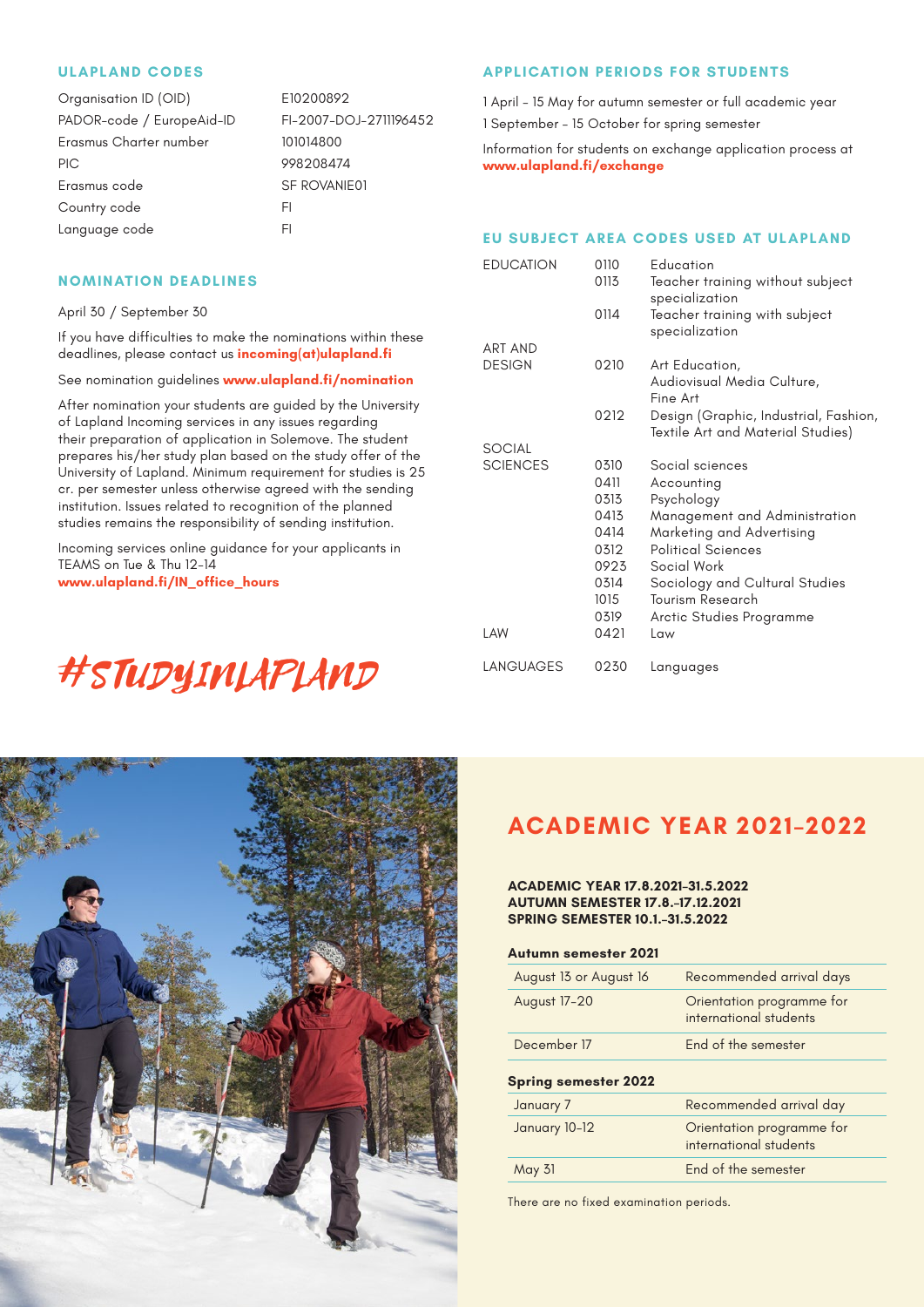**"As a student at ULapland you are much more than just a 'student number'. Never before did I enjoy my studies so much, teachers encouraged us to actively participate and made it clear that everyone's input is valued and appreciated"**

(Quote from exchange student)



# **STUDYING IN ENGLISH AT ULAPLAND**

Each faculty offers a wide selection of courses taught in English. See the current course offer from: **www.ulapland.fi/courses**

Exchange students are free to choose courses from all faculties if they meet pre-requisites for the courses. The only exception is the Faculty of Art and Design. There are 2-4 courses open to other faculties' students. ULapland allows students to modify their study plan even during their studies.

ULapland requires minimum 25 ECTS credits of studies per semester unless otherwise agreed with the student's home institution.

# **ENGLISH LANGUAGE REQUIREMENTS**

The required level of English language proficiency is B2/ IELTS 6 / TOEFL iBT 87.

The sending institution is responsible to make sure the applying student meets the set language requirement.

# **For the application we accept following ways of presenting the language skills:**

- a transcript of record indicating at least B2 level of English language skills
- statement letter from the home university
- official language test such as TOEFL iBT, IELTS Academic or similar

# **LEARNING AGREEMENT**

Students who apply for exchange have to prepare a study plan/ Learning Agreement (LA) for their exchange period. Study plan is required for confirming that your student has relevant studies available during the exchange period that meet both the requirements of the student and your university. The study plan has to be based on the studies offered by ULapland. Contact persons: Jani Suokanerva (EDU & LAW) / Virpi Nurmela (ART & SOC)

# **ERASMUS+ STUDENTS**

ULapland endorses Erasmus+ Online Learning Agreement and Erasmus+ Mobile App applications. During the transition period, we accept learning agreements both via OLA or as printed versions. In both cases the student has to upload PDF -version of the LA in her/his application in Solemove, our mobility application tool.

# See instructions

**www.ulapland.fi/EN/Admissions/Exchange-studies/Apply**

#### **OTHER STUDENTS**

Learning Agreement form is available on our webpage application information for students (**www.ulapland.fi/exchange** section 6). Applicants can use our or your university's own LA form.

#### **SERVICES FOR EXCHANGE STUDENTS**

We support arriving exchange students with following services and activities

#### **ACCOMMODATION**

ULapland co-operates with Domus Arctica Student Housing Foudation (DAS) providing accommodation for exchange students at DAS houses next to university campus.

#### **www.das.fi/en#**

-> Apply -> Information for Exchange Students.

#### **Tenancy agreements are always periodic:**

- Autumn semester: August 1st December 31st
- Spring semester: January 1st May 31st

# **ORIENTATION FOR INTERNATIONAL STUDENTS**

Each semester starts with an Orientation Week for new international students. Our Orientation Week was voted n°1 worldwide in 2017 according to ISB (International Student Barometer). Highly recommended for all exchange students

# **STUDENT TUTOR**

ULapland assigns a student tutor for all arriving exchange students. One tutor hosts a group of exchange students.

# **SOCIAL ACTIVITIES**

- ESN Erasmus Student Network for exchange and local student activities
- Friend Programme for having an assigned local friend
- Sportpass for wide access to various sports activities with a reasonable price
- Café Lingua relaxed gatherings of locals and students around a certain language
- Student Union services for its members for example a full meal at on-campus restaurants at the price of 2,70. Our on-campus restaurants were voted n°1 worldwide in 2017 ISB (International Student Barometer)